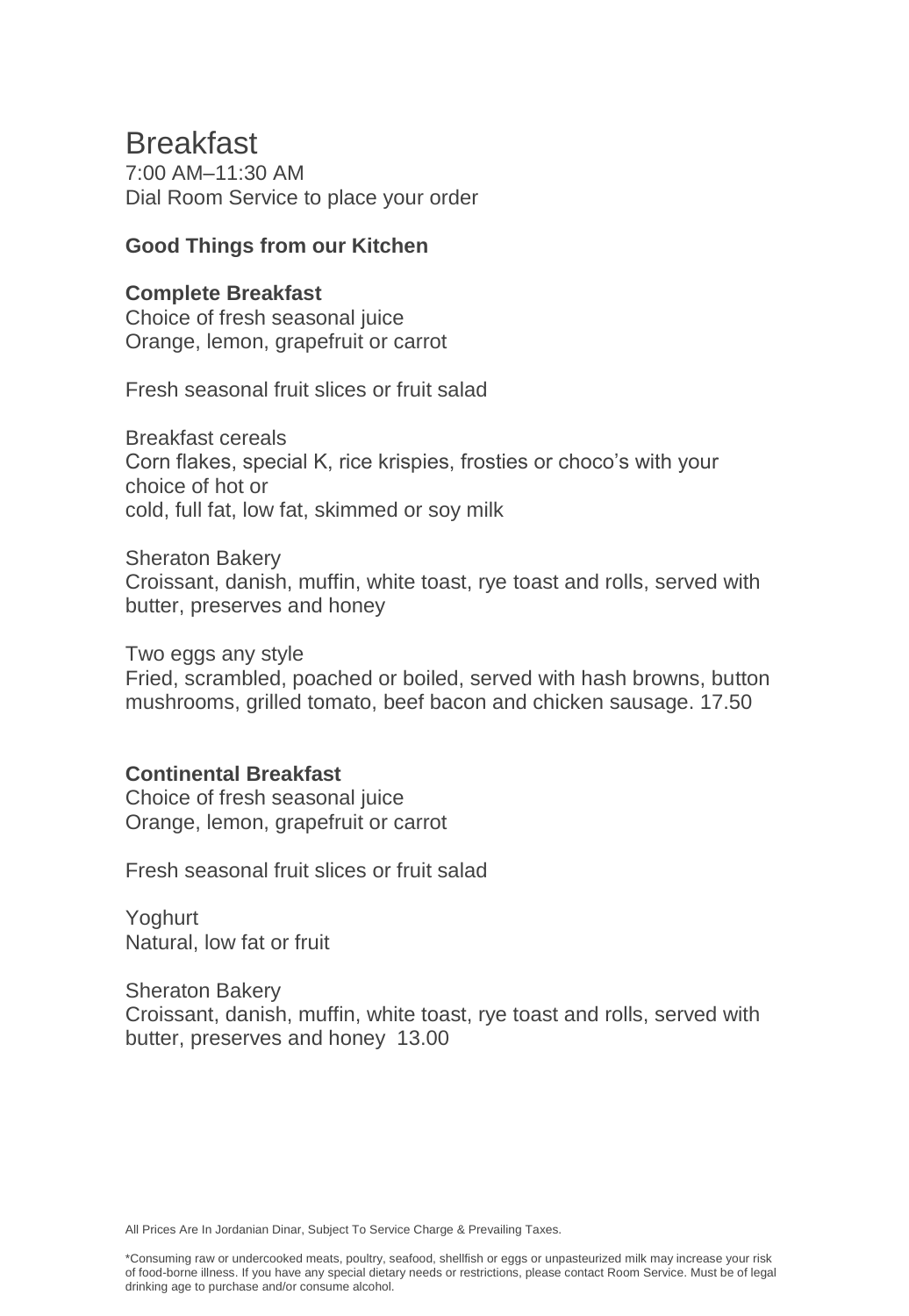### **Arabic Breakfast**

Choice of fresh seasonal juice Orange, lemon, grapefruit or carrot

Fresh seasonal fruit slices or fruit salad

Foul medames, hummus, labaneh, olives, akawi cheese or fried haloumi cheese, falafel served with sliced cucumber, tomatoes and Arabic bread 16.00

### **Light and Healthy Breakfast**

Choice of fresh seasonal juice Orange, lemon, grapefruit or carrot

Fresh seasonal fruit slices or fruit salad

Strawberry Parfait Oats, strawberries, flax seeds and raisins combined with yoghurt and honey

Egg white omelet With grilled tomato, avocado and steamed spinach Multi grain bread and sugar free preserve 15.00

### **Hot Beverages Served with all Breakfasts**

Turkish coffee, brewed coffee, decaffeinated coffee or a selection of tea Served with your choice of cold or hot, full fat, low fat, skimmed or soy milk

### **A La Carte Breakfast Cold Selection**

### **Cold Selection**

Fresh Fruit Salad 6.00 Mango Blueberry Smoothie 5.00 Fresh Seasonal Fruit Slices 6.00

Yoghurt Natural, low fat or fruit 4.00

Breakfast Cereals Corn flakes, Special K, Rice Krispies, Frosties or Choco's with your choice of cold or hot, full fat, low fat, skimmed or soy milk 5.00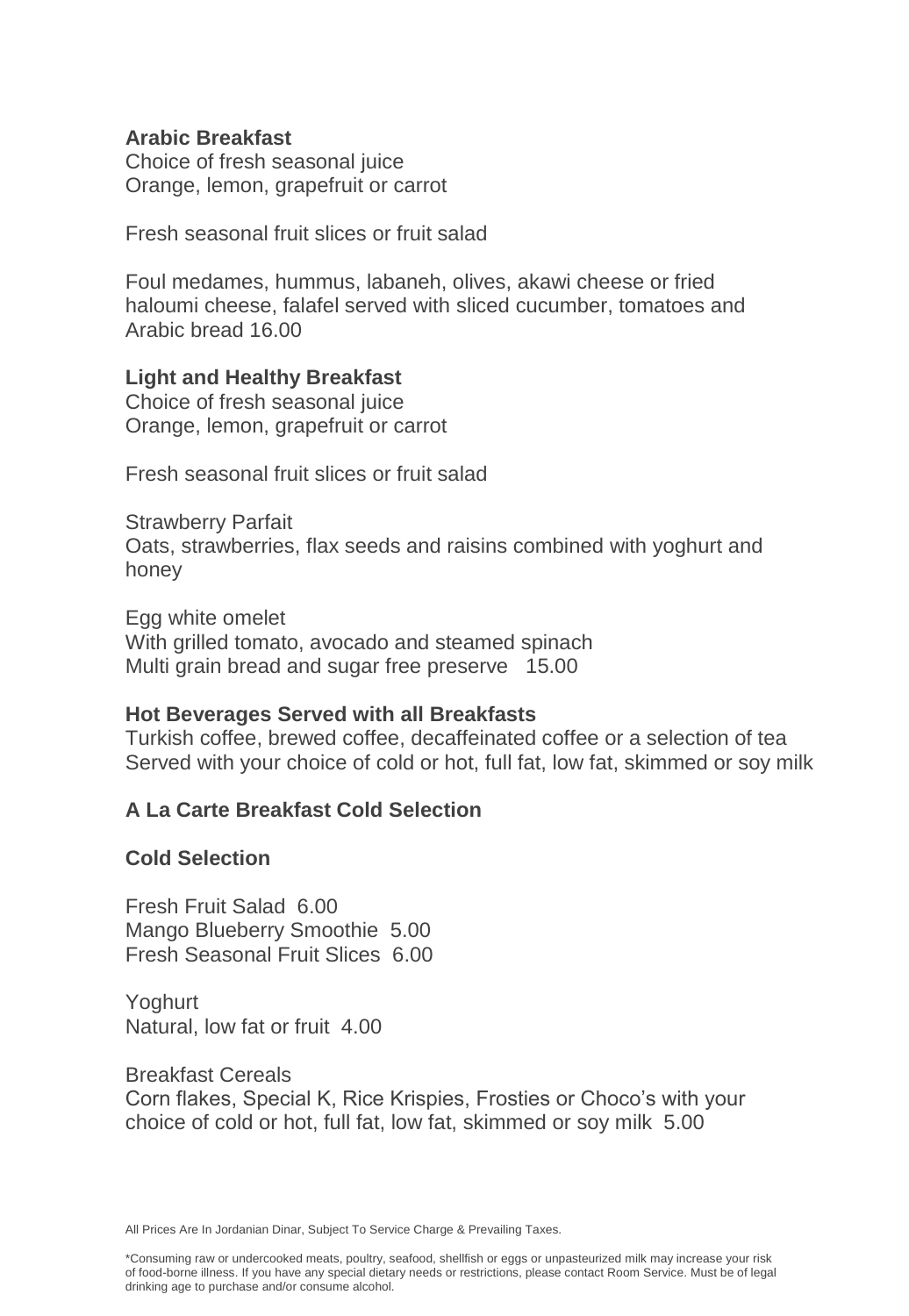Norwegian Smoked Salmon Capers, onions, lemon wedges and whole meal bread 10.00

Selection of Local and Imported Cheese With crackers and grissini 11.00

### **Hot Selection**

Egg White Omelet With grilled tomatoes, avocado and steamed spinach 7.00

Two Eggs any Style Fried, scrambled, poached or boiled served with hash browns, button mushrooms, grilled tomatoes, beef bacon and chicken sausage 7.00

Three Egg Omelet With your choice of mushrooms, tomatoes, capsicum, onion or cheddar cheese, served with hash browns, beef bacon and chicken sausage 8.50

US Sirloin Minute Steak With two fried eggs any style, served with hash browns, grilled tomatoes and sautéed mushrooms 17.00

Traditional Gallayeh Sautéed onions, garlic and tomatoes with tender diced lamb and pine nuts 10.00

Buttermilk Pancakes Served with maple syrup, berry compote and cream 5.50

Belgian Waffle Served with maple syrup, berry compote and cream 5.50

Sheraton Bakery Croissant, danish, muffin, white and rye toast and rolls served with butter, preserves and honey 7.50

**Oatmeal** Whole milk, oat porridge with golden honey and flax seeds 5.00

All Prices Are In Jordanian Dinar, Subject To Service Charge & Prevailing Taxes.

\*Consuming raw or undercooked meats, poultry, seafood, shellfish or eggs or unpasteurized milk may increase your risk of food-borne illness. If you have any special dietary needs or restrictions, please contact Room Service. Must be of legal drinking age to purchase and/or consume alcohol.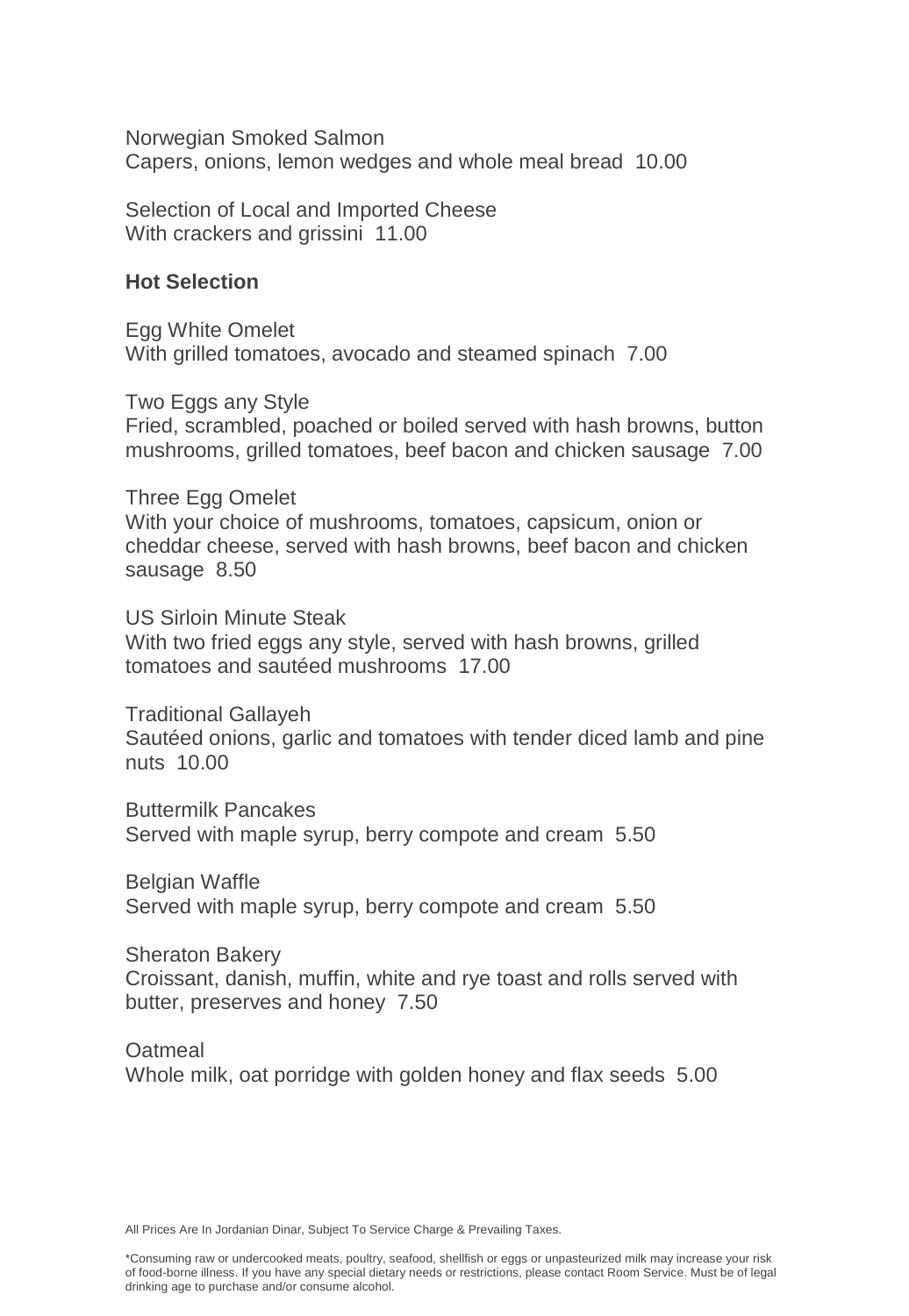### **Breakfast Extras**

Hash Browns 2.50 Chicken Sausage 2.50 Sautéed Mushrooms 2.50 Grilled Tomatoes 2.50 Grilled Beef Bacon 2.50 Baked Beans 2.50

### **Cold Beverages**

Choice of Fresh Seasonal Juices Orange, lemon, grapefruit or carrot 3.75

Chilled Juices Tomato, pineapple, mango or apple 3.50

Full Fat, Low Fat, Skimmed or Soy Milk 3.75

### **Hot Beverages**

Tea Selection Earl grey, English breakfast, green, herbal or decaffeinated 3.75

Coffee Selection Freshly brewed coffee, espresso, cappuccino, latte, Turkish coffee or decaffeinated 3.75

Hot Chocolate 4.00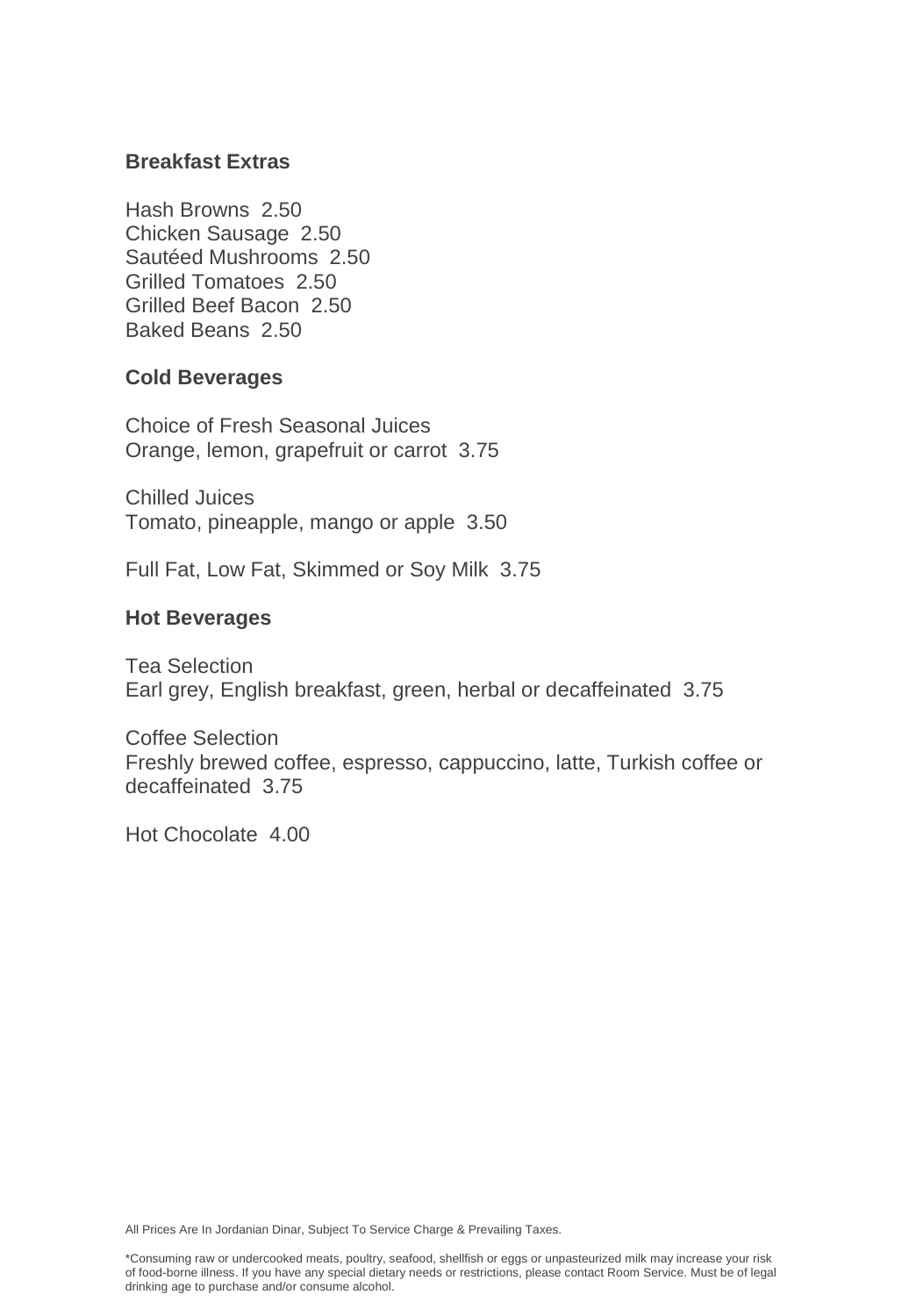## All Day

11:30 AM–10:30 PM Dial Room Service to place your order

### **From the Soup Kettle**

Traditional Lentil Soup Served with fried bread and lemon wedges 5.50

Soup of the Day Please ask for the soup of the day 5.50

### **Just to Start**

Norwegian Smoked Salmon Capers, onions, lemon wedges and whole meal bread 14.00

Selection of Cold and Hot Mezzeh Hummus, mutabal, fattoush, labneh, stuffed vine leaves, fried kubbeh, spinach and cheese sambusek 12.50

Grilled Eggplant with Green Roasted Wheats Drizzled with creamy buttermilk and dill dressing 7.00

Prawns & Calamari Tempura (12 pcs) Deep fried, served with a rich lime, wasabi & sesame dressing 14.00

### **Salads**

Caprese Salad Sliced tomatoes and buffalo mozzarella with basil olive oil 10.00

Greek Salad Tomatoes, cucumber, capsicum, iceberg lettuce, onions, feta cheese and Kalamata olives dressed with lemon olive oil 7.50

Quinoa & Smoked Trout Baby spinach leaves, mixed quinoa, smoked trout, beans sprouts, pomegranate drizzled with Italian dressing 10.00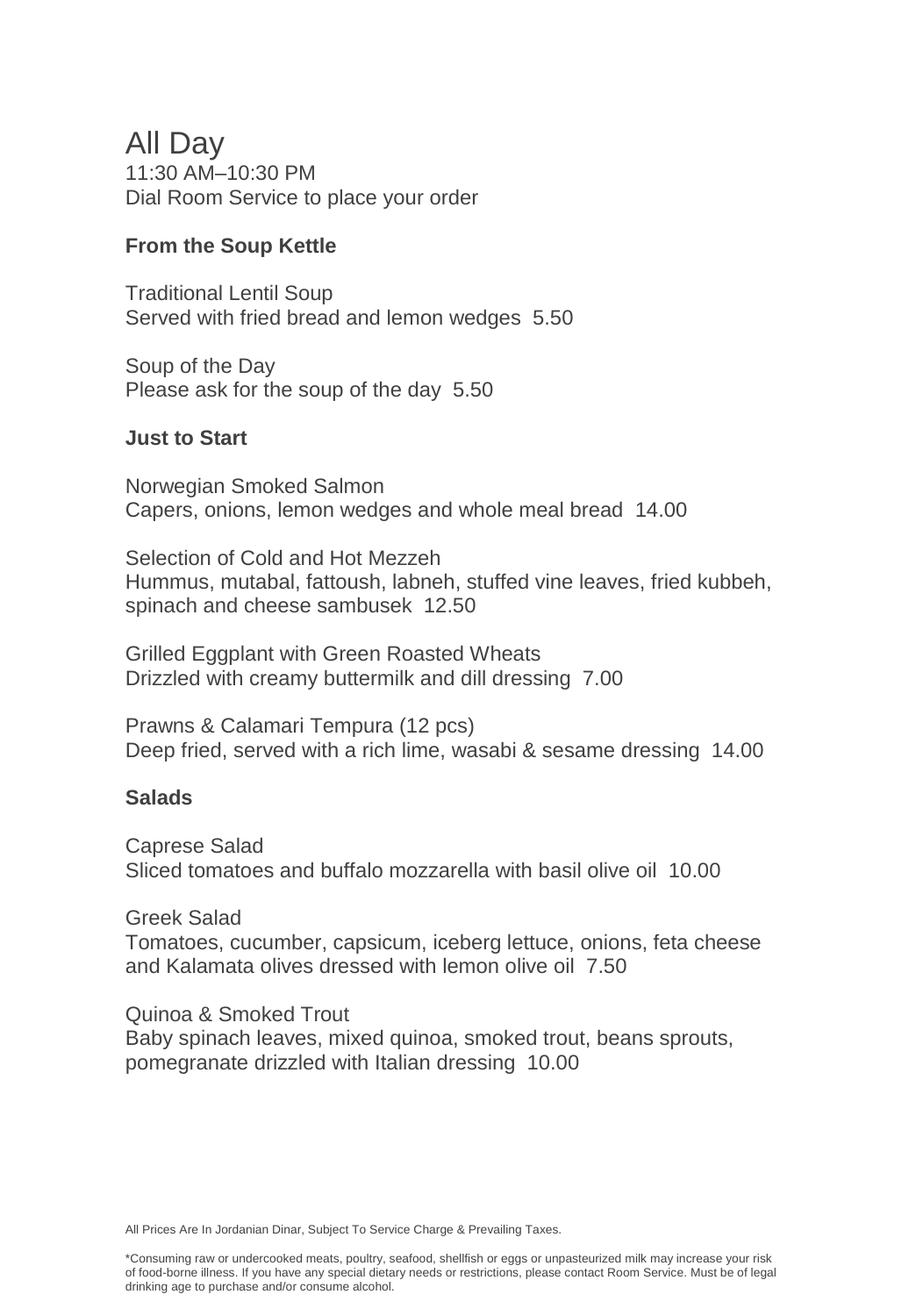Arugula, Vegetables & Blue Cheese Baby arugula, cherry & sun-dried tomatoes, radish, capsicum, asparagus, blue cheese, walnuts, scented with olive oil balsamic vinaigrette 8.00

Sesame Crusted Seared Tuna Arugula, ripe avocado, capsicum, portobello mushrooms and capers, drizzled with balsamic soy-ginger vinaigrette 10.00

Sheraton Amman Caesar Salad Romaine lettuce tossed in a creamy caesar dressing, topped with croutons, anchovies, crisp beef bacon, sundried tomatoes and shavings of parmesan 8.00 Add Grilled Cajun Chicken Breast 11.00 Grilled Shrimps (6 pieces) 13.00

#### **Create your Own Pasta**

Choose from the following pastas and sauces

**Pasta**  Penne Spaghetti Fettuccine **Sauces** Pesto 10.50 Mushroom and cream 10.50 Neapolitan - tomato sauce 10.50 Bolognese 13.00 Seafood and tomato 14.00

### **Pizza from the Wood Oven**

Available from 12:30 PM - 11:00 PM

Personal Pizza Create your own wood fired pizza Start with the base of our own secret recipe pizza dough with our homemade tomato sauce base 12.50

Just add your toppings and we will finish your choice with Italian mozzarella choose three toppings from the following 3.00

Mushrooms **Onions** Capsicum **Olives** 

Salami Beef strips Chicken breast strips **Anchovies** 

**Mussels** Calamari Smoked Salmon Artichoke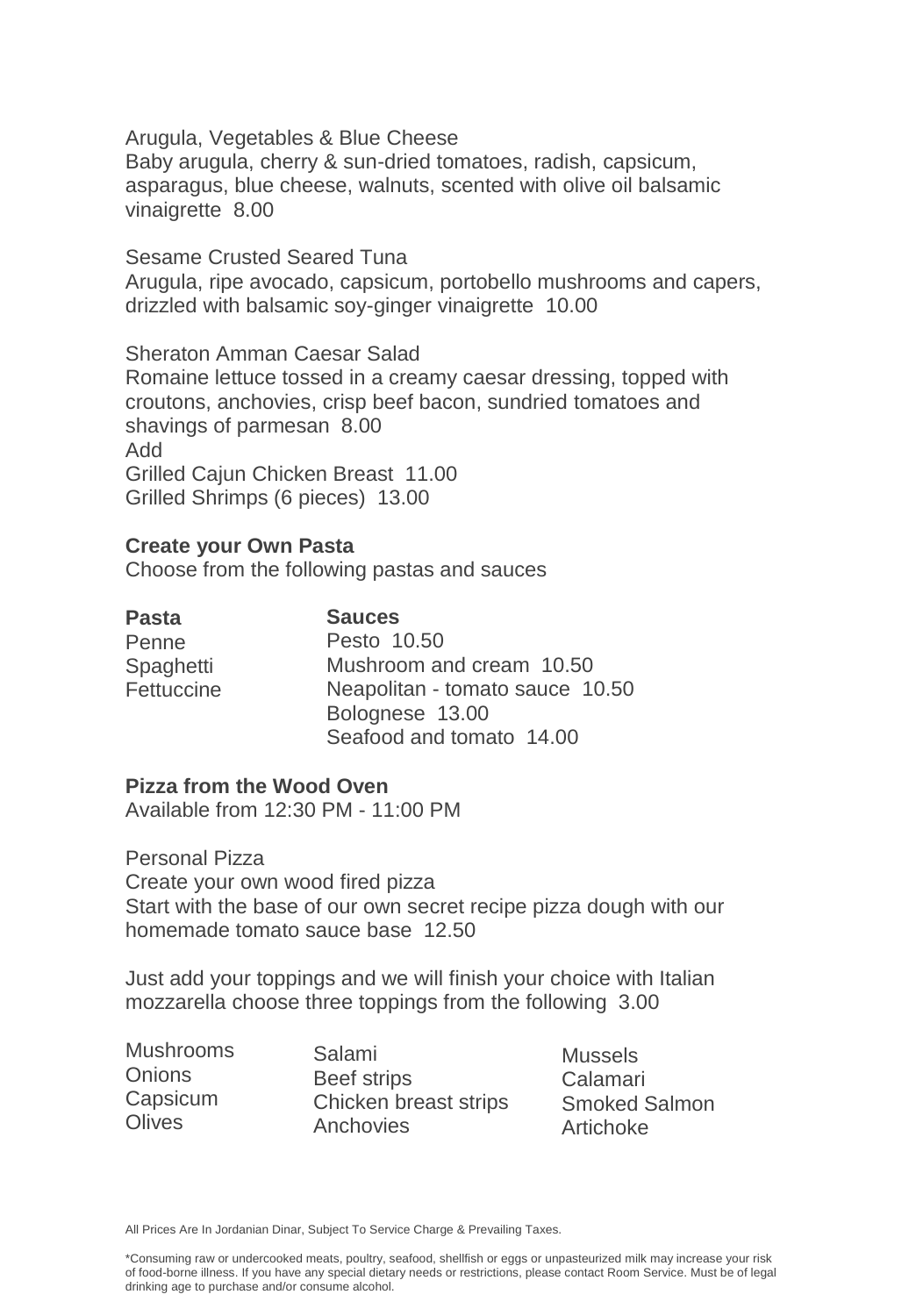### **From the Grill**

250 gm Angus beef tenderloin 28.00 300gm Angus sirloin 25.00 280gm Angus ribeye 29.00 180gm Butterfly Atlantic salmon 18.50 200gm Chicken breast supreme 13.50

All grilled items are served with your choice of the following: Mashed potatoes, french fries, wedges or steamed rice Vegetables: grilled, steamed or buttered Sauces: pepper, lemon butter, mushroom, mustard or tomato

#### **Main Courses**

Traditional Jordanian Mansaf Lamb shank, slowly cooked in a goat yogurt sauce served with saffron rice, shrak bread and pine nuts 17.00

Oriental Mixed Grill

Marinated lamb cutlet, kofta, chicken and shish kebab with oriental rice, grilled vegetables and yoghurt cucumber salad 20.00

US Sirloin Minute Steak With two fried eggs any style, served with hash browns, grilled tomatoes and sautéed mushroom 17.00

Oven Baked Fillet of Sea Bass Basil potato croquette and grilled vegetables with caper and lemon butter sauce 18.50

Indian Paneer Butter Masala Marinated paneer cheese served in a spiced Masala, with jeera rice 9.00

Beef, Shrimp and Broccoli Stir Fry Gingered oyster sauce and bean sprouts accompanied with vegetable fried rice 21.00

Thai Green Vegetable Curry Slow cooked vegetables in coconut milk and green curry served with steamed rice 9.00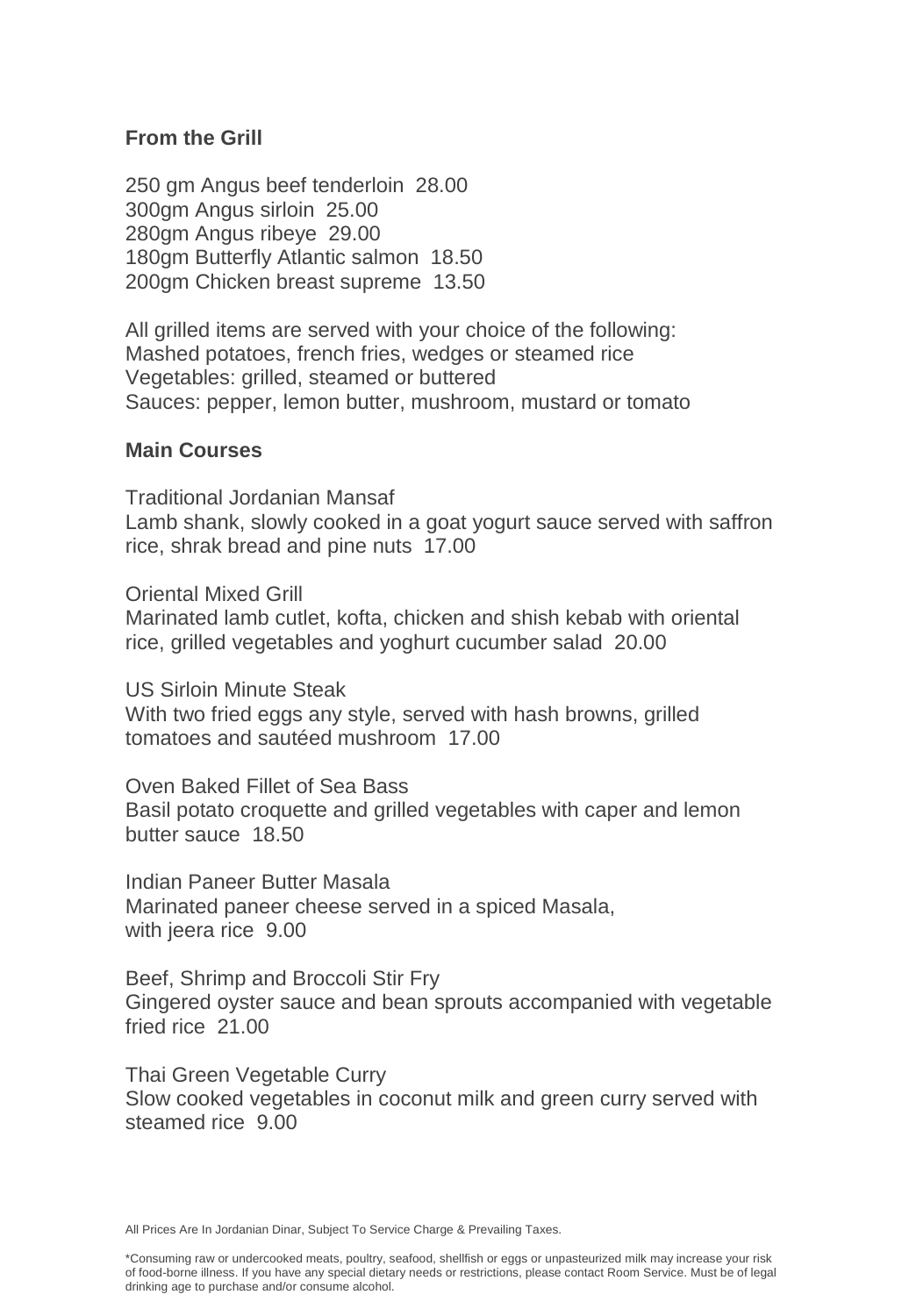### **Signature Sandwiches**

The Classic Burger

200gm Beef patty, melted red cheddar cheese, tomatoes, lettuce in a sesame seeded bap with caramelized onions French fries & mango salad with lime chili sauce 14.00

Surf & Turf Burger

200gm Beef patty, grilled shrimps in creamy cheddar sauce, tomatoes, lettuce, gherkin pickles, spicy 1000 island dressing in a sesame seeded bap French fries & mango salad with lime chili sauce 16.00

Grilled Steak Sandwich

Shredded tender beef fillet in a soft twist bread with sautéed onions & button mushrooms topped with melted cheddar cheese & homemade BBQ sauce French fries & mango salad with lime chili sauce 13.50

Lamb Kofta Ahlan Wa Sahlan

Lamb patty wrapped in shrak bread, spring onions, hummus, arugula & tomatoes French fries, mixed green salad & tahini dip 12.00

Sheraton Club Sandwich

White toasted bread layered with fried egg, grilled chicken breast, crispy beef bacon, tomatoes & iceberg lettuce French fries & mango salad with lime chili sauce 10.00

Charcoal Grilled Chicken & Vegetables Lettuce, pesto, dijon mustard seeds & cheddar cheese, whole grain bread French fries & mango salad with lime chili sauce 10.00

Vegetable Quesadilla

Mixed fresh vegetables, red cheddar cheese with guacamole, sour cream & tomato salsa 8.00

### **Lunch and Dinner Extras**

Seasonal Mixed Leaves 2.50 Grilled Vegetables 2.50 French Fries 2.50 Potato Wedges 2.50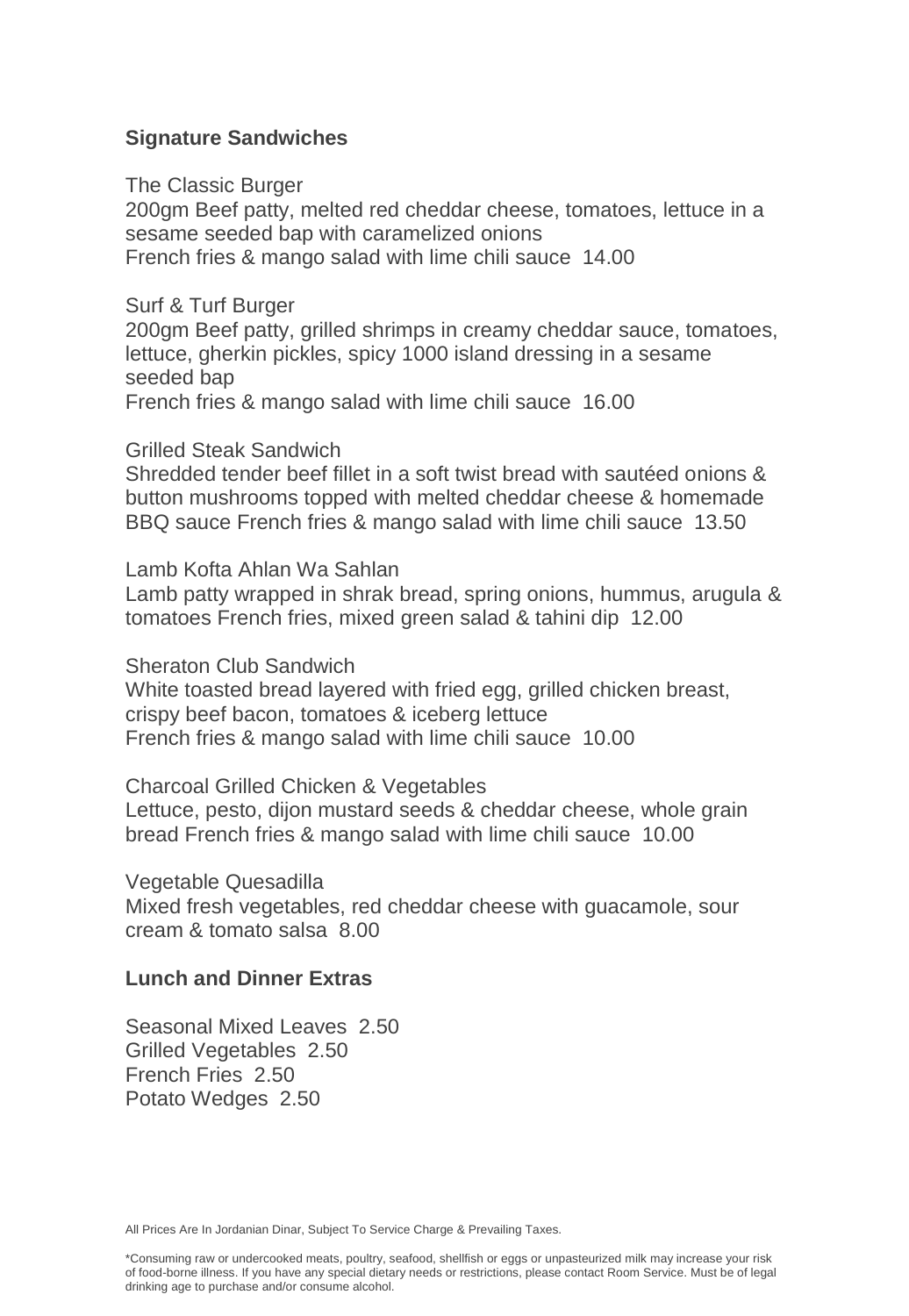### **Sweet Endings**

New York Cheesecake Citrus cheesecake, anglaise sauce & caramelized pineapple 6.00

Tiramisu Traditional Italian delicacy 7.00

Double Chocolate & Walnut Brownie Vanilla ice cream 6.00

Ginger Crème Brulee Homemade mango ginger chutney 6.00

Ice Cream & Sorbets by The Scoop Chocolate, vanilla, mango, strawberry or lemon 3.00

Seasonal Sliced Fresh Fruits Sliced selected fruits with minted yoghurt 7.00

## Kids Breakfast

7:00 AM– 11:30 AM Dial Room Service to place your order

One Egg Any Style Fried, scrambled, poached or boiled, served with hash browns, mushrooms, grilled tomato, beef bacon and chicken sausage 4.00

Buttermilk Pancakes Served with maple syrup, berry compote and whipped cream 4.00

Chocofast Chocolate brownie topped with nutella 4.00

Golden Waffle Served with maple syrup, berry compote and whipped cream 4.00

Fresh Seasonal Fruit Slices 3.50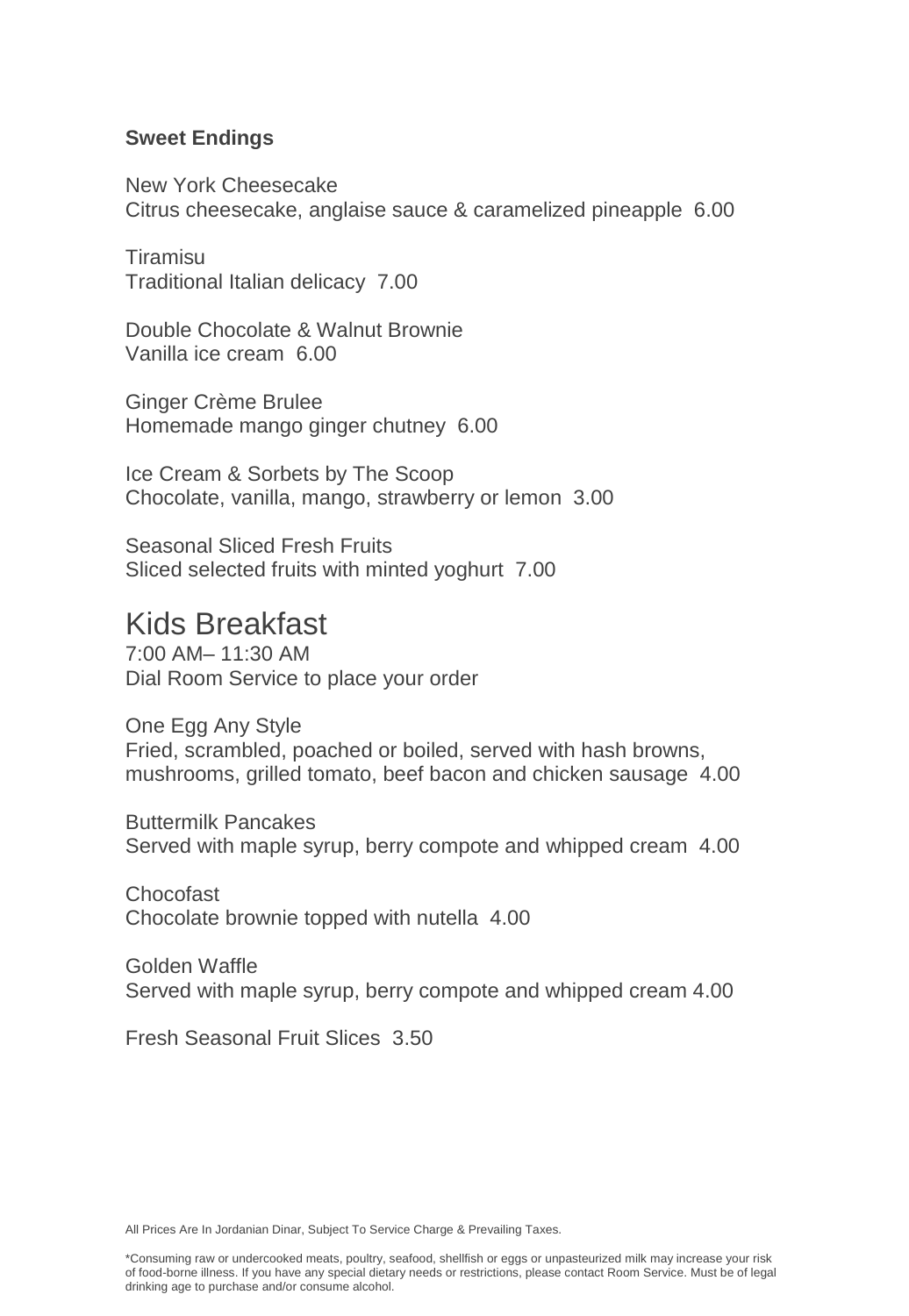# Kids Lunch & Dinner

11:30 AM– 10:30 PM

Mixed Salad Seasonal leaves, cherry tomatoes, sweet corn and crisp croutons with ranch dressing 6.00

Mini Burger In a toasted bun with lettuce, tomato and cheddar cheese served with coleslaw salad and french fries 6.50

Chicken Tenders Tender crumbled chicken breast served with coleslaw salad and french fries 7.00

Mini Beef Steak Sandwich In a soft twist bread sautéed mushrooms topped with melted mozzarella cheese. Served with coleslaw salad and french fries 7.00

Grilled Fillet of Sea Bass Fish Served with seasonal vegetables, white rice and homemade tomato sauce 9.00

Spaghetti Napoletana Tossed in homemade tomato sauce 7.00

Chocolate and Walnut Brownie Served with vanilla ice cream and a glass of milk 5.00

Fresh Seasonal Fruit Slices 5.00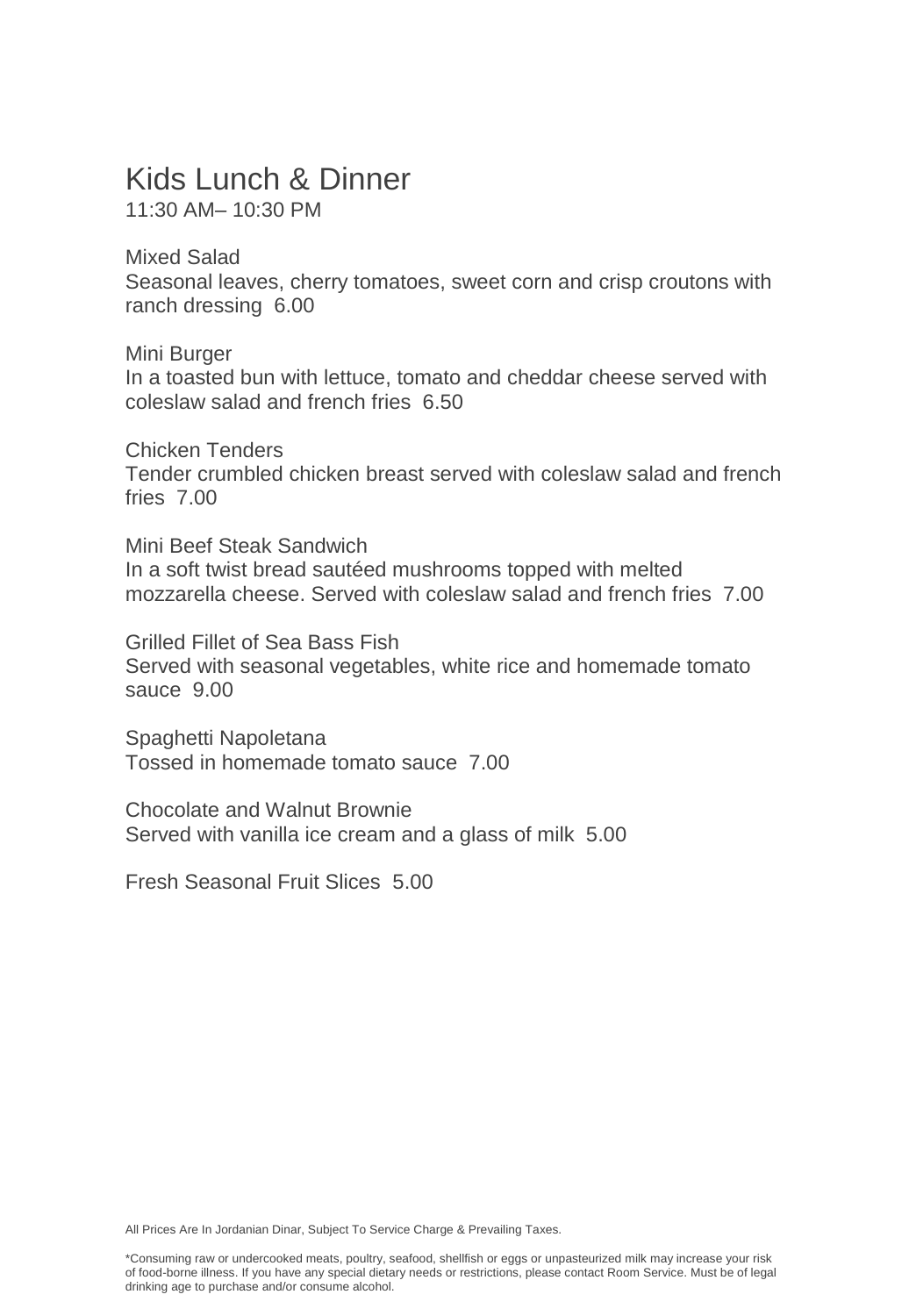## Wine List

Available 24 hours a day, dial Room Service to place your order

### **White Wines of France**

Chablis Chardonnay, Chablis Domaine Long Depaquit 78.00

**Burgundy** Chardonnay, Pouilly Fuisse, Barton & Guestier 67.00

Bordeaux Sauvignon, Louis Eschenauer 50.00

### **White Wines of Italy**

Veneto Soave, Classico Levarie, Masi 49.00

Friuli Pinot Grigio, Collio, Attems 55.00

### **White Wines of the New World**

South Africa Chenin Blanc, Cape Creek 45.00

Chile Chardonnay, Por Escudo Rojo 49.00

Sauvignon Blanc, Miguel Torres, Santa Digna 49.00

Australia Chardonnay, Penfolds Koonunga Hill 48.00

### **White Wines of the Middle East**

Jordan Chardonnay, JR Classic 44.00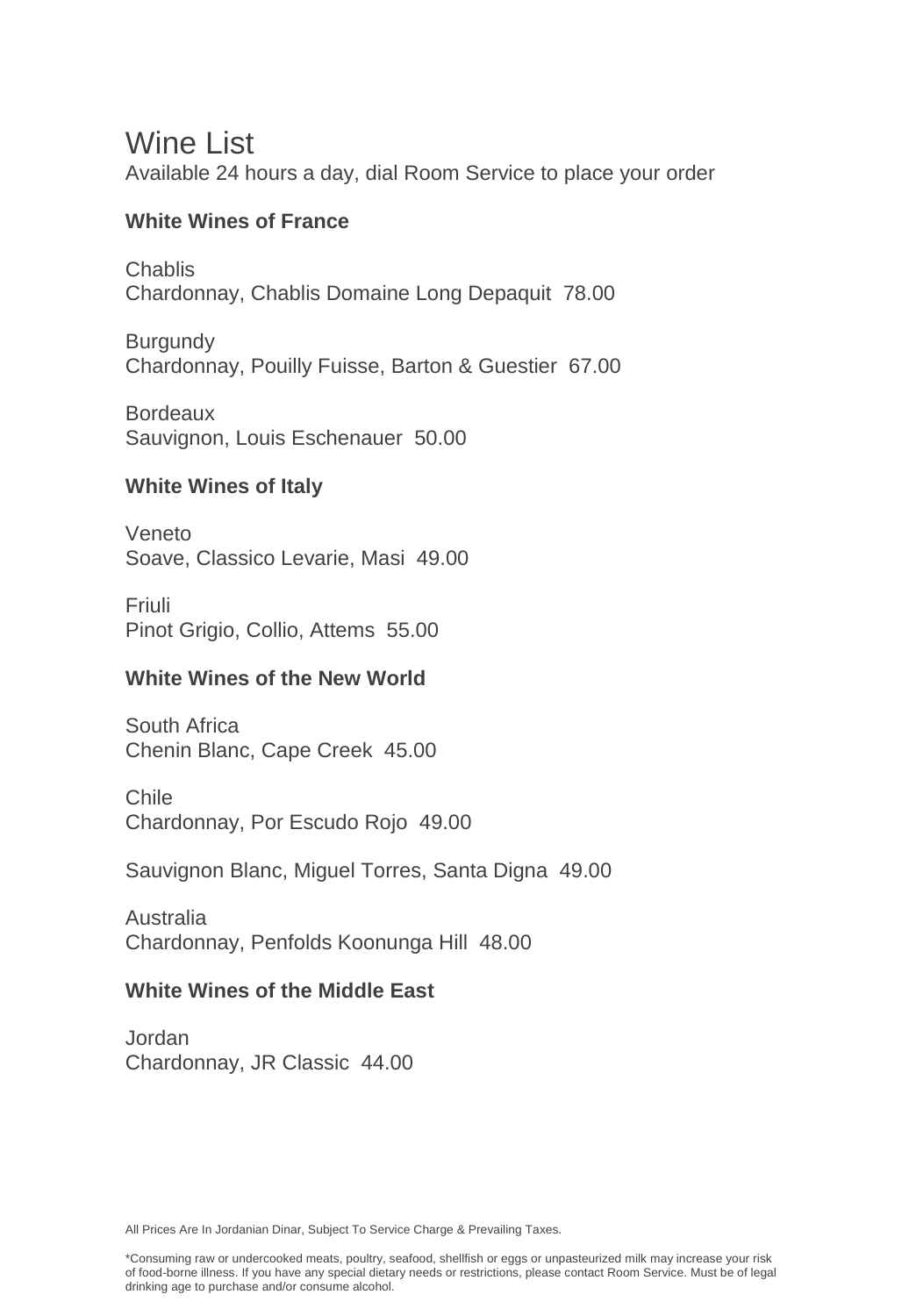### **Rose Wines of the Middle East**

Jordan Shiraz-Pinot Noir, JR Classic 44.00

### **Red Wines of France**

Vin De Pays Cabernet-syrah, Maison JP Chenet 48.00

**Bordeaux** Haut-medoc, Chateau Magnol, Barton & Guestier 75.00

### **Red Wines of Italy**

Veneto Bardolino, Frescaripa, Masi 53.00

Piemonte Barbaresco D.O.C.G, Angelo Gaja 320.00 Barbaresco, Sperss, D.O.C, Angelo Gaja 380.00

### **Red Wines of the New World**

Chile Cabernet Sauvignon, Montes Classic 47.00 Cabernet Sauvignon, Miguel Torres, Santa Digna 49.00

South Africa Cabernet Sauvignon-Merlot , Cape Spring 45.00

Australia Shiraz Cabernet, Penfolds Koonunga Hill 48.00

### **Red Wines of the Middle East**

Jordan Cabernet Sauvignon, JR Classic 44.00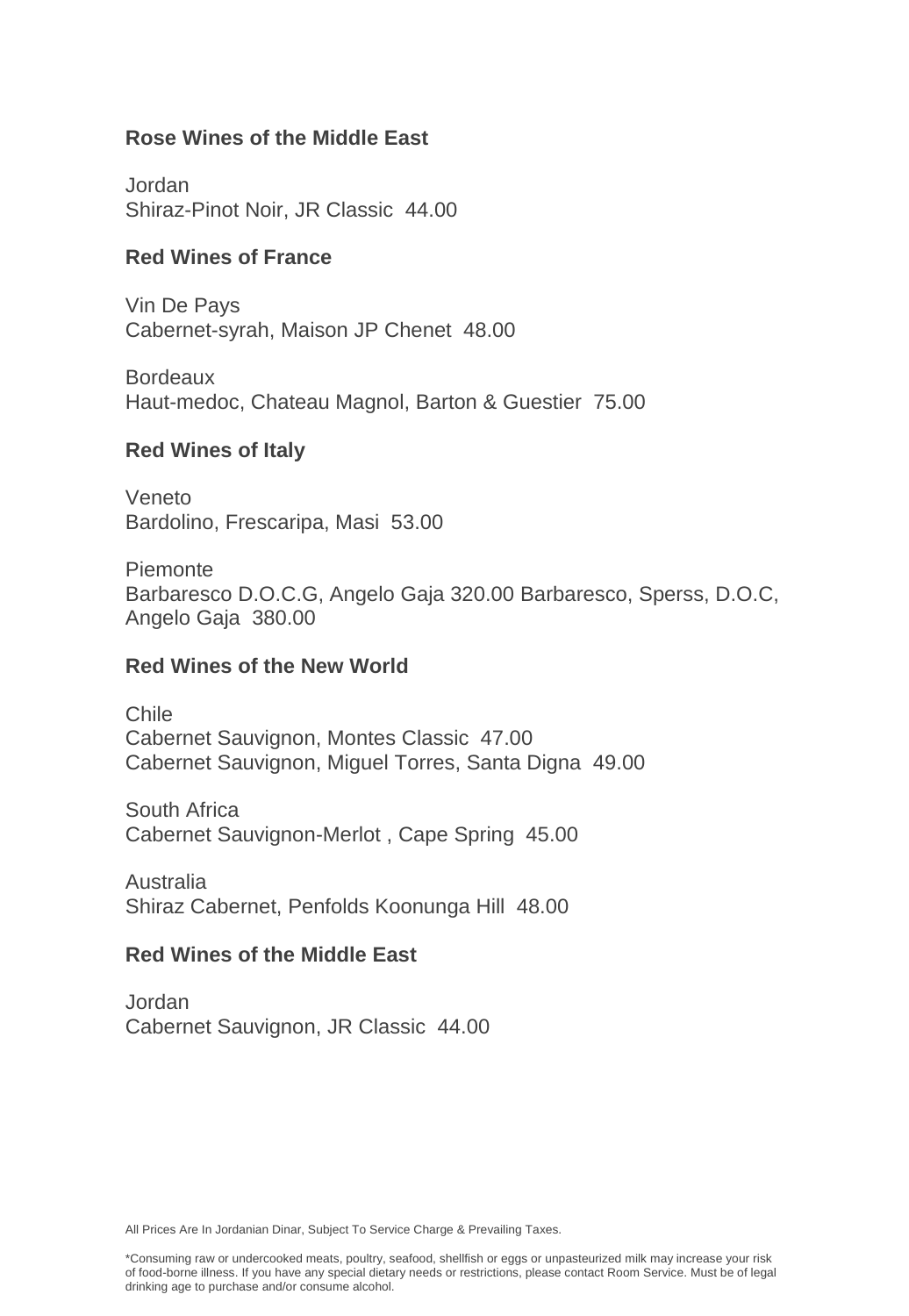### **Champagnes**

France

Pol Roger Brut, Epernay 115.00 Mumm Cordon Rouge Brut, Epernay 115.00 Laurent Perrier, Brut 125.00 Moet and Chandon Brut, Epernay 125.00 Dom Perignon Epernay 400.00

### **Sparkling Wine**

Italy

Bottega Alexander, Brut 55.00 Bottega Alexander, Rosé 60.00

### **Wine by the Glass "125 ml" White Wine**

Jordan Chardonnay, JR Classic 8.00

Italian Soave, Classico Levarie, Masi 9.00

Australia Chardonnay, Penfolds Koonunga Hill 9.50

### **Rose Wine**

Jordan Shiraz-Pinot Noir, JR Classic 8.00

### **Red Wine**

Jordan Cabernet Sauvignon, JR Classic 8.00

Italy Campofiorin Rosso Del Veronese, Masi 10.50

Australia Shiraz Cabernet, Penfolds Koonunga Hill 11.00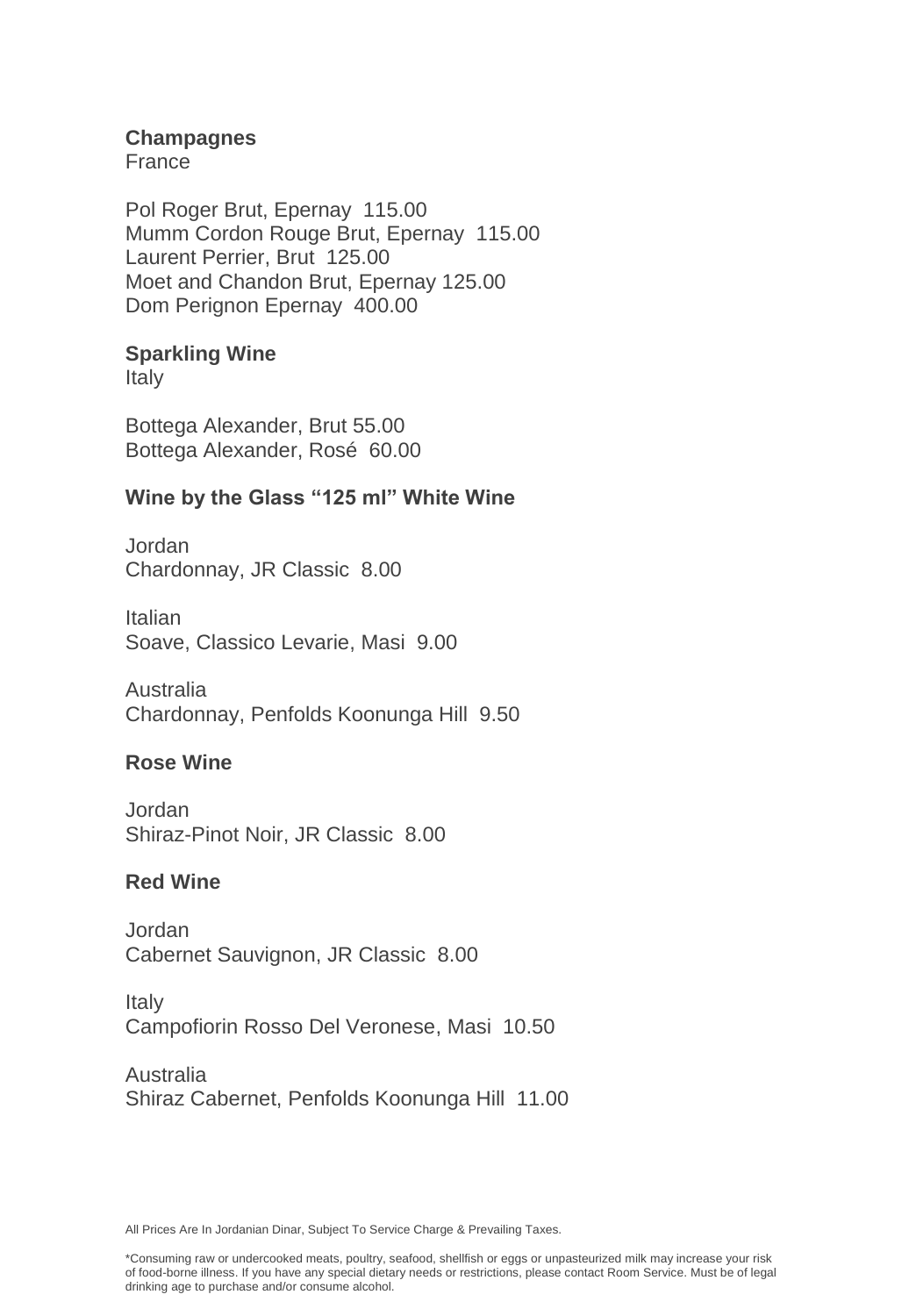# Beverage List

Available 24 hours a day, dial Room Service to place your order

### **Cocktails**

Pina Colada Light rum, malibu, coconut puree and pineapple juice 8.00

Sea Breeze Vodka, grapefruit and cranberry 8.00

**Margarita** Tequila, cointreau, lime juice and dash of sugar syrup 8.00

### **Spirits**

J&B Rare Whiskey 8.00 Johnnie Walker Black Label Whiskey 9.25 Gordon's Gin 7.50 Smirnoff Red Vodka 7.00 Bacardi Light Rum 7.00 Jose Cuervo White Tequila 7.00 Campari Liqueur 7.00

### **Beer by Bottle**

Amstel 5.75 Heineken 7.75 Corona 7.75

### **Juice and Soft Drinks**

Fresh Orange, lemon, grapefruit or carrot 3.75 Pepsi, Diet Pepsi 3.00 7up, Diet 7up 3.00 Mountain Dew 3.00 Red Bull 3.75